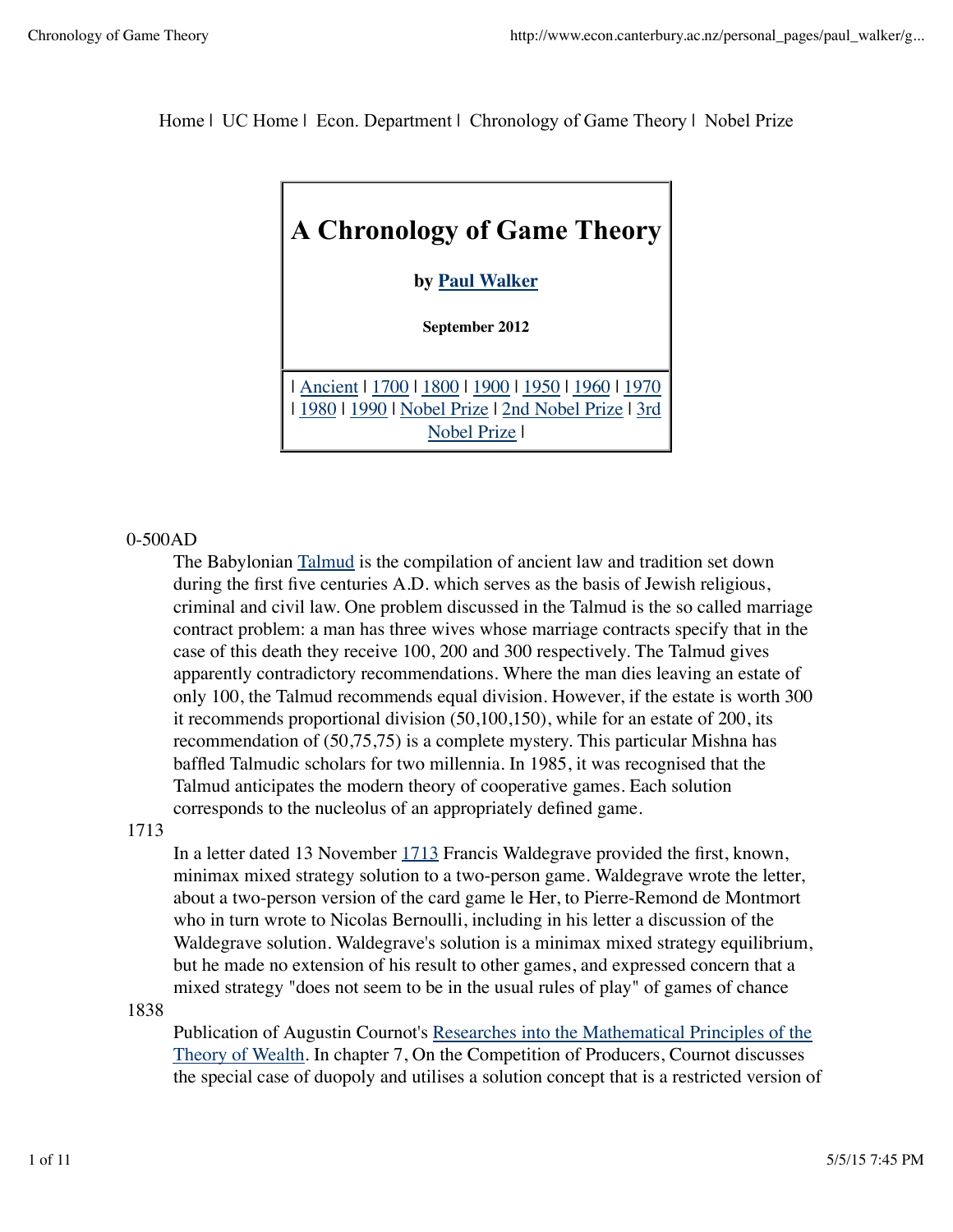## the Nash equilibrium

## 1871

In the first edition of his book The Descent of Man, and Selection in Relation to Sex Charles Darwin gives the first (implicitly) game theoretic argument in evolutionary biology. Darwin argued that natural section will act to equalize the sex ratio. If, for example, births of females are less common than males, then a newborn female will have better mating prospects than a newborn male and therefore can expect to have more offspring. Thus parents genetically disposed to produce females tend to have more than the average numbers of grandchildren and thus the genes for femaleproducing tendencies spread, and female births become commoner. As the 1:1 sex ratio is approached, the advantage associated with producing females dies away. The same reasoning holds if males are substituted for females throughout. Therefore 1:1 is the equilibrium ratio.

### 1881

Publication of Francis Ysidro Edgeworth's Mathematical Psychics: An Essay on the Application of Mathematics to the Moral Sciences. Edgeworth proposed the contract curve as a solution to the problem of determining the outcome of trading between individuals. In a world of two commodities and two types of consumers he demonstrated that the contract curve shrinks to the set of competitive equilibria as the number of consumers of each type becomes infinite. The concept of the core is a generalisation of Edgeworth's contract curve.

## 1913

The first 'theorem' of game theory asserts that in chess either white can force a win, or black can force a win, or both sides can force at least a draw. This 'theorem' was published by Ernst Zermelo in his paper Uber eine Anwendung der Mengenlehre auf die Theorie des Schachspiels and hence is referred to as Zermelo's Theorem. Zermelo's results were extended and generalised in two papers by Denes Konig and Laszlo Kalmar. The Kalmar paper contains the first proof of Zermelo's theorem since Zermelo's own paper did not give one. An English translation of the Zermelo paper, along with a discussion its significance and its relationship to the work of Konig and Kalmar is contained in Zermelo and the Early History of Game Theory by U. Schwalbe and P. Walker.

# 1921-27

Emile Borel published four notes on strategic games and an erratum to one of them. Borel gave the first modern formulation of a mixed strategy along with finding the minimax solution for two-person games with three or five possible strategies. Initially he maintained that games with more possible strategies would not have minimax solutions, but by 1927, he considered this an open question as he had been unable to find a counterexample.

# 1928

John von Neumann proved the minimax theorem in his article Zur Theorie der Gesellschaftsspiele. It states that every two- person zero-sum game with finitely many pure strategies for each player is determined, ie: when mixed strategies are admitted, this variety of game has precisely one individually rational payoff vector. The proof makes involved use of some topology and of functional calculus. This paper also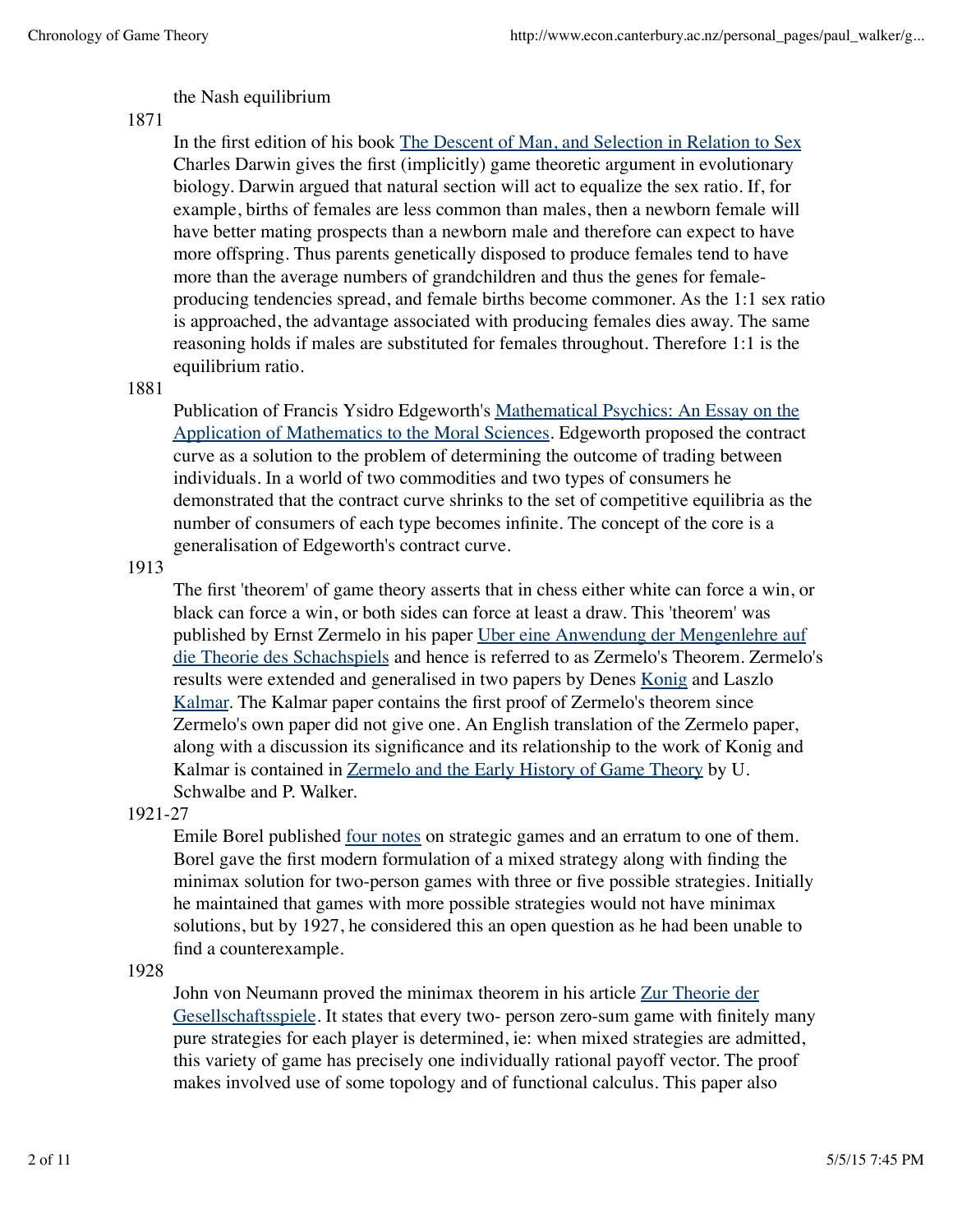introduced the extensive form of a game.

## 1930

Publication of F. Zeuthen's book Problems of Monopoly and Economic Warfare. In chapter IV he proposed a solution to the bargaining problem which Harsanyi later showed is equivalent to Nash's bargaining solution.

# 1934

R.A. Fisher independently discovers Waldegrave's solution to the card game le Her. Fisher reported his work in the paper Randomisation and an Old Enigma of Card Play.

1938

Ville gives the first elementary, but still partially topological, proof of the minimax theorem. Von Neumann and Morgenstern's (1944) proof of the theorem is a revised, and more elementary, version of Ville's proof.

## 1944

Theory of Games and Economic Behavior by John von Neumann and Oskar Morgenstern is published. As well as expounding two-person zero sum theory this book is the seminal work in areas of game theory such as the notion of a cooperative game, with transferable utility (TU), its coalitional form and its von Neumann-Morgenstern stable sets. It was also the account of axiomatic utility theory given here that led to its wide spread adoption within economics.

## 1945

Herbert Simon writes the first review of von Neumann-Morgenstern.

# 1946

The first entirely algebraic proof of the minimax theorem is due to L. H. Loomis's, On a Theorem of von Neumann, paper.

# 1950

Contributions to the Theory of Games I, H. W. Kuhn and A. W. Tucker eds., published. 1950

In January 1950 Melvin Dresher and Merrill Flood carry out, at the Rand Corporation, the experiment which introduced the game now known as the Prisoner's Dilemma. The famous story associated with this game is due to A. W. Tucker, A Two-Person Dilemma, (memo, Stanford University). Howard Raiffa independently conducted, unpublished, experiments with the Prisoner's Dilemma.

### 1950

John McDonald's Strategy in Poker, Business and War published. This was the first introduction to game theory for the general reader.

# 1950-53

Extensive form games allow the modeller to specify the exact order in which players have to make their decisions and to formulate the assumptions about the information possessed by the players in all stages of the game. In two papers, Extensive Games (1950) and Extensive Games and the Problem of Information (1953), H. W. Kuhn included the formulation of extensive form games which is currently used, and also some basic theorems pertaining to this class of games.

# 1950-53

In four papers between 1950 and 1953 John Nash made seminal contributions to both non-cooperative game theory and to bargaining theory. In two papers, Equilibrium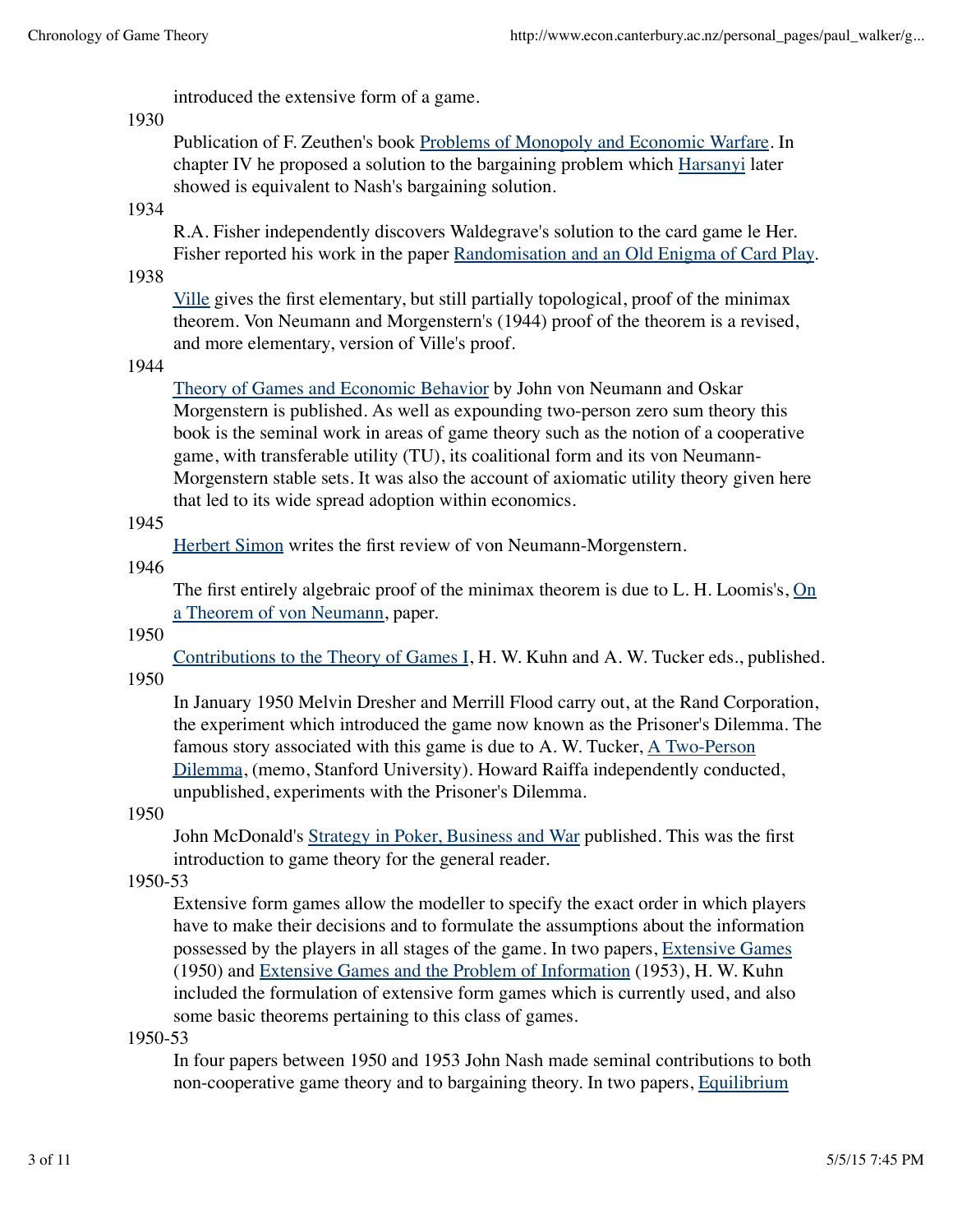Points in N- Person Games (1950) and Non-cooperative Games (1951), Nash proved the existence of a strategic equilibrium for non-cooperative games-the Nash equilibrium-and proposed the "Nash program", in which he suggested approaching the study of cooperative games via their reduction to non-cooperative form. In his two papers on bargaining theory, The Bargaining Problem (1950) and Two-Person Cooperative Games (1953), he founded axiomatic bargaining theory, proved the existence of the Nash bargaining solution and provided the first execution of the Nash program.

1951

George W. Brown described and discussed a simple iterative method for approximating solutions of discrete zero-sum games in his paper Iterative Solutions of Games by Fictitious Play.

#### 1952

The first textbook on game theory was John Charles C. McKinsey, Introduction to the Theory of Games.

### 1952

Merrill Flood's report, (Rand Corporation research memorandum, Some Experimental Games, RM-789, June), on the 1950 Dresher/Flood experiments appears.

#### 1952

The Ford Foundation and the University of Michigan sponsor a seminar on the "Design of Experiments in Decision Processes" in Santa Monica. This was the first experimental economics/experimental game theory conference

#### 1952-53

The notion of the Core as a general solution concept was developed by L. S. Shapley (Rand Corporation research memorandum, Notes on the N-Person Game III: Some Variants of the von-Neumann-Morgenstern Definition of Solution, RM- 817, 1952) and D. B. Gillies (Some Theorems on N-Person Games, Ph.D. thesis, Department of Mathematics, Princeton University, 1953). The core is the set of allocations that cannot be improved upon by any coalition.

#### 1953

Lloyd Shapley in his paper  $\underline{A}$  Value for N-Person Games characterised, by a set of axioms, a solution concept that associates with each coalitional game,v, a unique out-come, v. This solution in now known as the Shapley Value.

#### 1953

Lloyd Shapley's paper Stochastic Games showed that for the strictly competitive case, with future payoff discounted at a fixed rate, such games are determined and that they have optimal strategies that depend only on the game being played, not on the history or even on the date, ie: the strategies are stationary.

### 1953

Contributions to the Theory of Games II, H. W. Kuhn and A. W. Tucker eds., published.

#### 1954

One of the earliest applications of game theory to political science is L. S. Shapley and M. Shubik with their paper A Method for Evaluating the Distribution of Power in a Committee System. They use the Shapley value to determine the power of the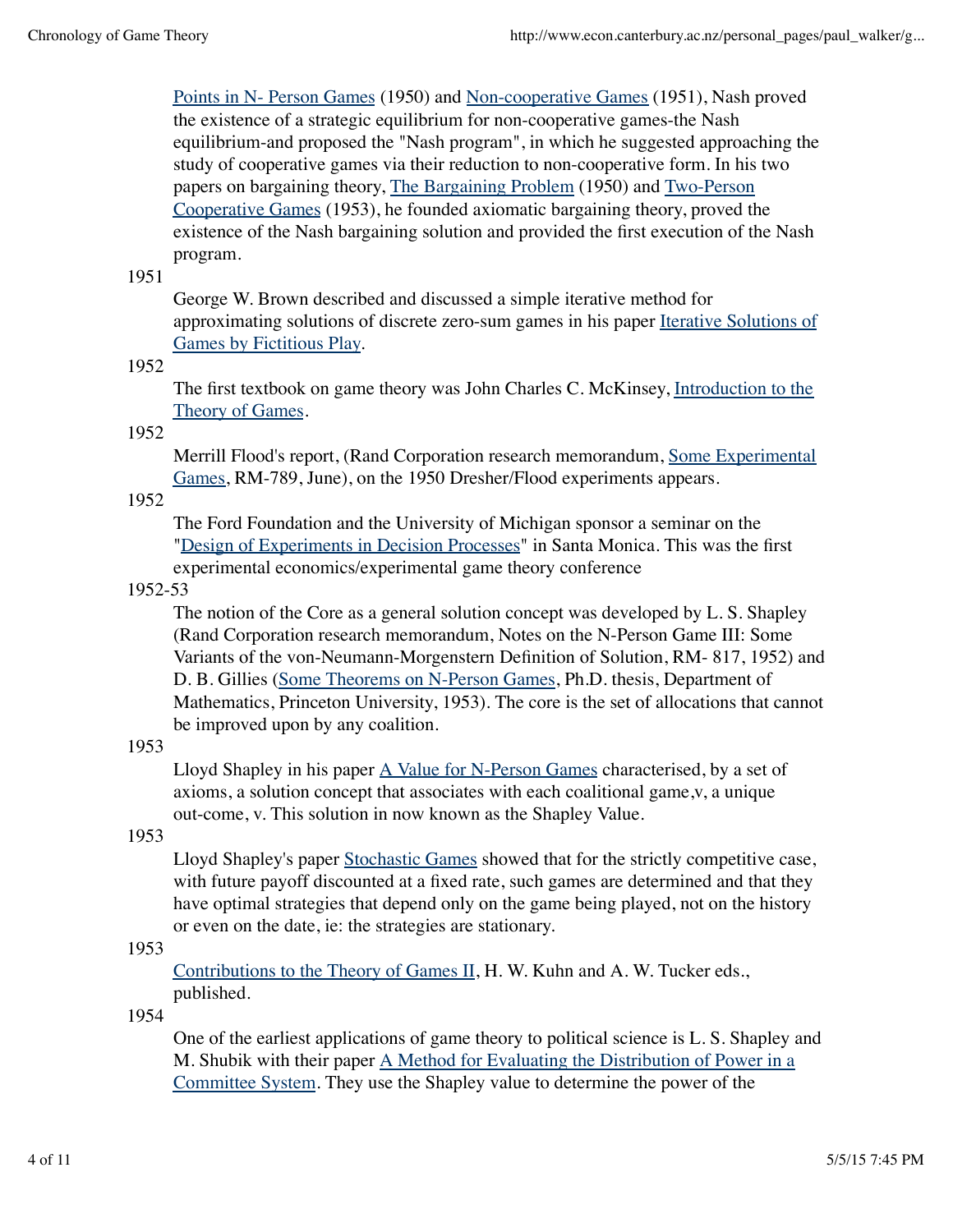members of the UN Security Council.

# 1954-55

Differential Games were developed by Rufus Isaacs in the early 1950s. They grew out of the problem of forming and solving military pursuit games. The first publications in the area were Rand Corporation research memoranda, by Isaacs, RM-1391 (30 November 1954), RM-1399 (30 November 1954), RM-1411 (21 December 1954) and RM-1486 (25 March 1955) all entitled, in part, Differential Games.

1955

One of the first applications of game theory to philosophy is R. B. Braithwaite's Theory of Games as a Tool for the Moral Philosopher.

# 1957

Games and Decisions: Introduction and Critical Survey by Robert Duncan Luce and Howard Raiffa published.

# 1957

Contributions to the Theory of Games III, M. A. Dresher, A. W. Tucker and P. Wolfe eds., published.

1959

The notion of a Strong Equilibrium was introduced by R. J. Aumann in the paper Acceptable Points in General Cooperative N-Person Games.

## 1959

The relationship between Edgeworth's idea of the contract curve and the core was pointed out by Martin Shubik in his paper Edgeworth Market Games. One limitation with this paper is that Shubik worked within the confines of TU games whereas Edgeworth's idea is more appropriately modelled as an NTU game.

# 1959

Contributions to the Theory of Games IV, A. W. Tucker and R. D. Luce eds., published.

# 1959

Publication of Martin Shubik's Strategy and Market Structure: Competition, Oligopoly, and the Theory of Games. This was one of the first books to take an explicitly non-cooperative game theoretic approach to modelling oligopoly. It also contains an early statement of the Folk Theorem.

# Late 50's

Near the end of this decade came the first studies of repeated games. The main result to appear at this time was the Folk Theorem. This states that the equilibrium outcomes in an infinitely repeated game coincide with the feasible and strongly individually rational outcomes of the one-shot game on which it is based. Authorship of the theorem is obscure.

# 1960

The development of NTU (non-transferable utility) games made cooperative game theory more widely applicable. Von Neumann and Morgenstern stable sets were investigated in the NTU context in the Aumann and Peleg paper Von Neumann and Morgenstern Solutions to Cooperative Games Without Side Payments.

1960

Publication of Thomas C. Schelling's The Strategy of Conflict. It is in this book that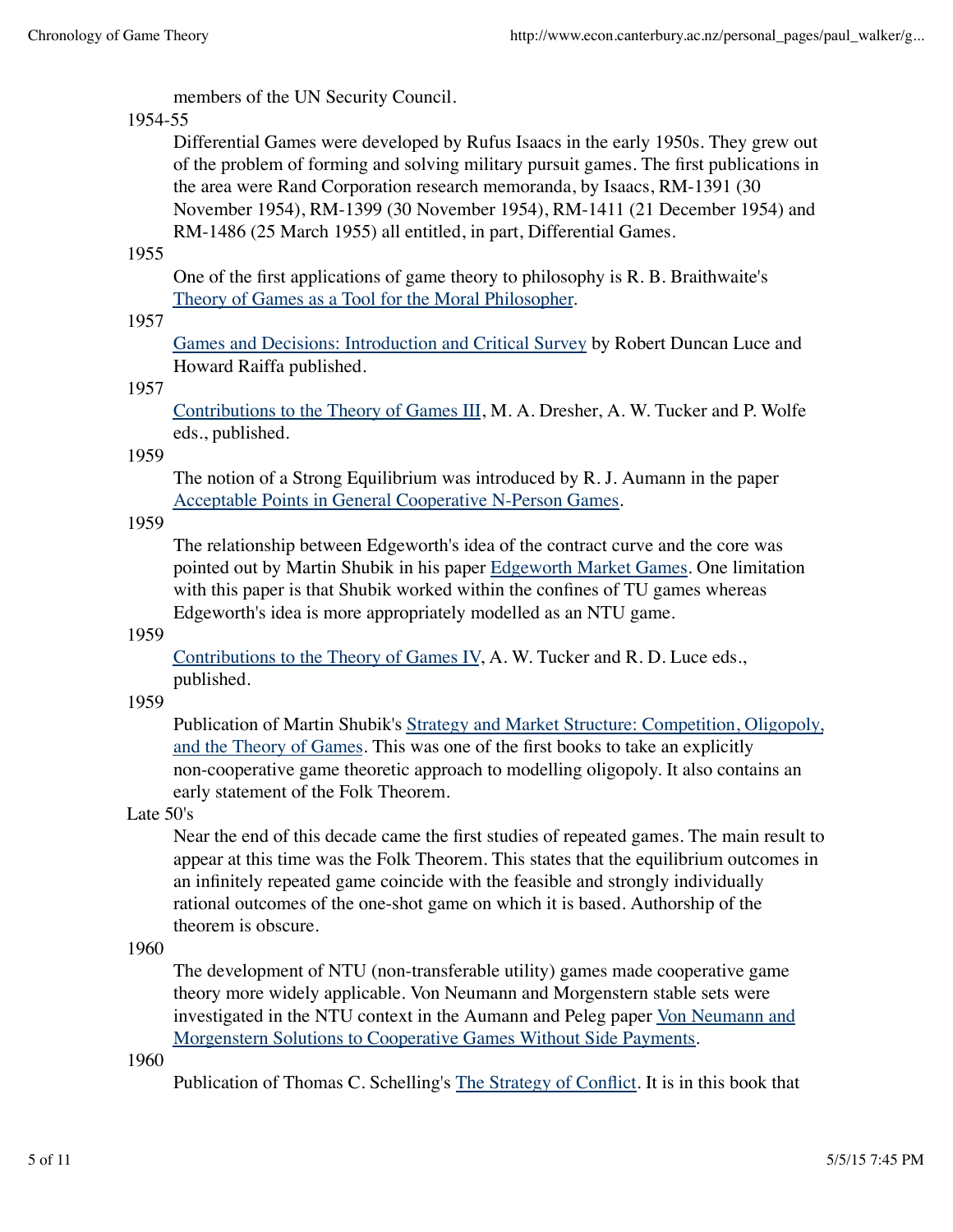Schelling introduced the idea of a focal-point effect.

## 1961

The first explicit application to evolutionary biology was by R. C. Lewontin in Evolution and the Theory of Games.

#### 1961

The Core was extended to NTU games by R. J. Aumann in his paper The Core of a Cooperative Game Without Side Payments.

### 1962

In their paper College Admissions and the Stability of Marriage, D. Gale and L. Shapley asked whether it is possible to match m women with m men so that there is no pair consisting of a woman and a man who prefer each other to the partners with whom they are currently matched. Game theoretically the question is, does the appropriately defined NTU coalitional game have a non-empty core? Gale and Shapley proved not only non-emptiness but also provided an algorithm for finding a point in it.

### 1962

One of the first applications of game theory to cost allocation is Martin Shubik's paper Incentives, Decentralized Control, the Assignment of Joint Costs and Internal Pricing. In this paper Shubik argued that the Shapley value could be used to provide a means of devising incentive-compatible cost assignments and internal pricing in a firm with decentralised decision making.

#### 1962

An early use of game theory in insurance is Karl Borch's paper Application of Game Theory to Some Problems in Automobile Insurance. The article indicates how game theory can be applied to determine premiums for different classes of insurance, when required total premium for all classes is given. Borch suggests that the Shapley value will give reasonable premiums for all classes of risk.

### 1963

O. N. Bondareva established that for a TU game its core is non-empty iff it is balanced. The reference, which is in Russian, translates as Some Applications of Linear Programming Methods to the Theory of Cooperative Games.

### 1963

In their paper A Limit Theorem on the Core of an Economy G. Debreu and H. Scarf generalised Edgeworth, in the context of a NTU game, by allowing an arbitrary number of commodities and an arbitrary but finite number of types of traders.

## 1964

Robert J. Aumann further extended Edgeworth by assuming that the agents constitute a (non-atomic) continuum in his paper Markets with a Continuum of Traders.

#### 1964

The idea of the Bargaining Set was introduced and discussed in the paper by R. J. Aumann and M. Maschler, The Bargaining Set for Cooperative Games. The bargaining set includes the core but unlike it, is never empty for TU games.

#### 1964

Carlton E. Lemke and J.T. Howson, Jr., describe an algorithm for finding a Nash equilibrium in a bimatrix game, thereby giving a constructive proof of the existence of an equilibrium point, in their paper Equilibrium Points in Bimatrix Games. The paper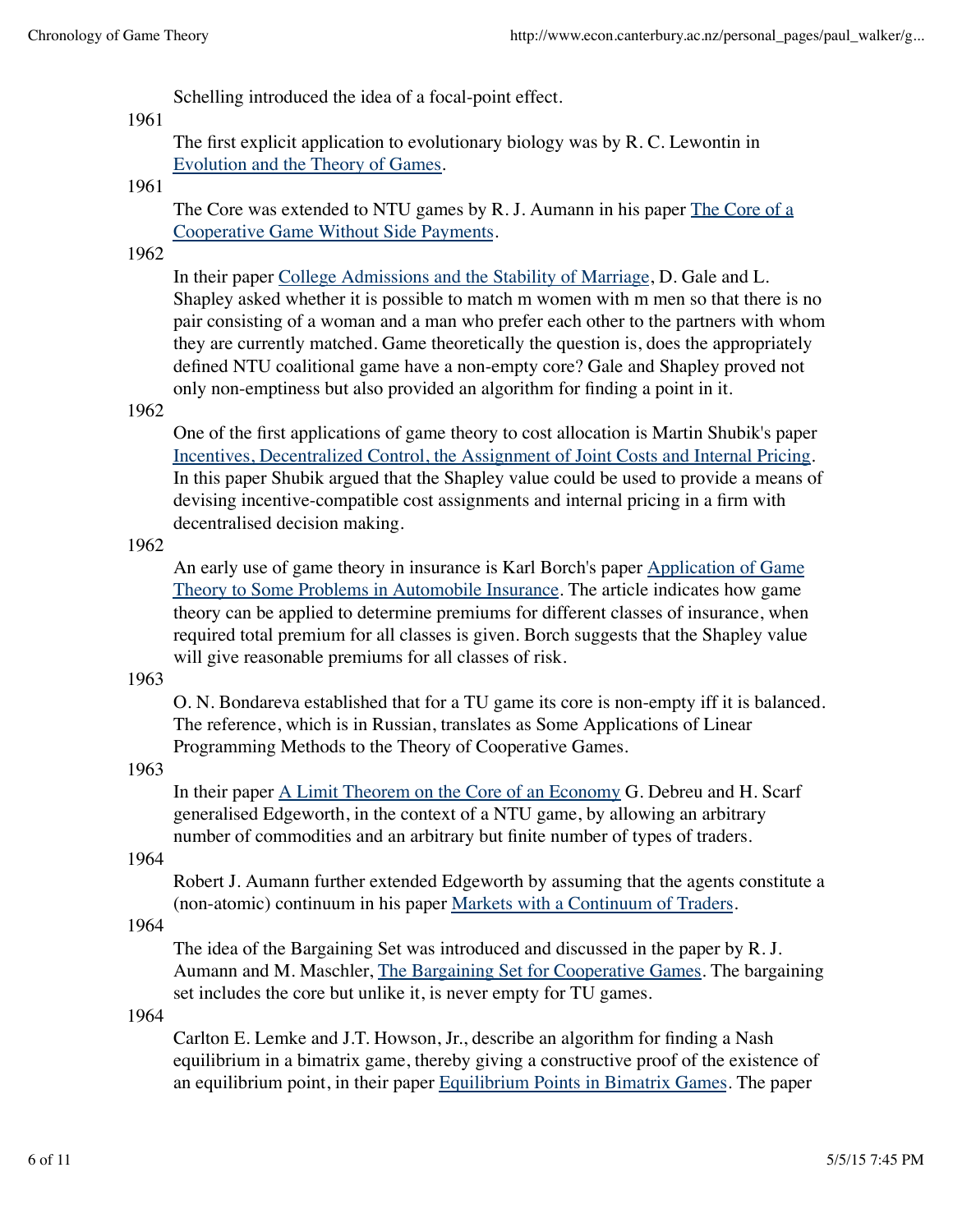also shows that, except for degenerate situations, the number of equilibria in a bimatrix game is odd.

#### 1965

Publication of Rufus Isaacs's Differential Games: A Mathematical Theory with Applications to Warfare and Pursuit, Control and Optimization.

### 1965

R. Selten, Spieltheoretische Behandlung eines Oligopolmodells mit Nachfragetraegheit. In this article Selten introduced the idea of refinements of the Nash equilibrium with the concept of (subgame) perfect equilibria.

### 1965

The concept of the Kernel is due to M. Davis and M. Maschler, The Kernel of a Cooperative Game. The kernel is always included in the bargaining set but is often much smaller.

#### 1966

Infinitely repeated games with incomplete information were born in a paper by R. J. Aumann and M. Maschler, Game-Theoretic Aspects of Gradual Disarmament.

## 1966

In his paper A General Theory of Rational Behavior in Game Situations John Harsanyi gave the, now, most commonly used definition to distinguish between cooperative and non-cooperative games. A game is cooperative if commitments--agreements, promises, threats--are fully binding and enforceable. It is non-cooperative if commitments are not enforceable.

### 1967

Lloyd Shapley, independently of O.N. Bondareva, showed that the core of a TU game is non-empty iff it is balanced in his paper On Balanced Sets and Cores.

### 1967

In the articleThe Core of a N-Person Game, H. E. Scarf extended the notion of balancedness to NTU games, then showed that every balanced NTU game has a non-empty core.

### 1967-68

In a series of three papers, Games with Incomplete Information Played by 'Bayesian' Players, Parts I, II and III, John Harsanyi constructed the theory of games of incomplete information. This laid the theoretical groundwork for information economics that has become one of the major themes of economics and game theory.

### 1968

The long-standing question as to whether stable sets always exist was answered in the negative by William Lucas in his paper A Game with no Solution.

### 1969

David Schmeidler introduced the Nucleolus in this paper The Nucleolus of a Characteristic Game. The Nucleolus always exists, is unique, is a member of the Kernel and for any non- empty core is always in it.

#### 1969

Shapley defined a value for NTU games in his article Utility Comparison and the Theory of Games.

1969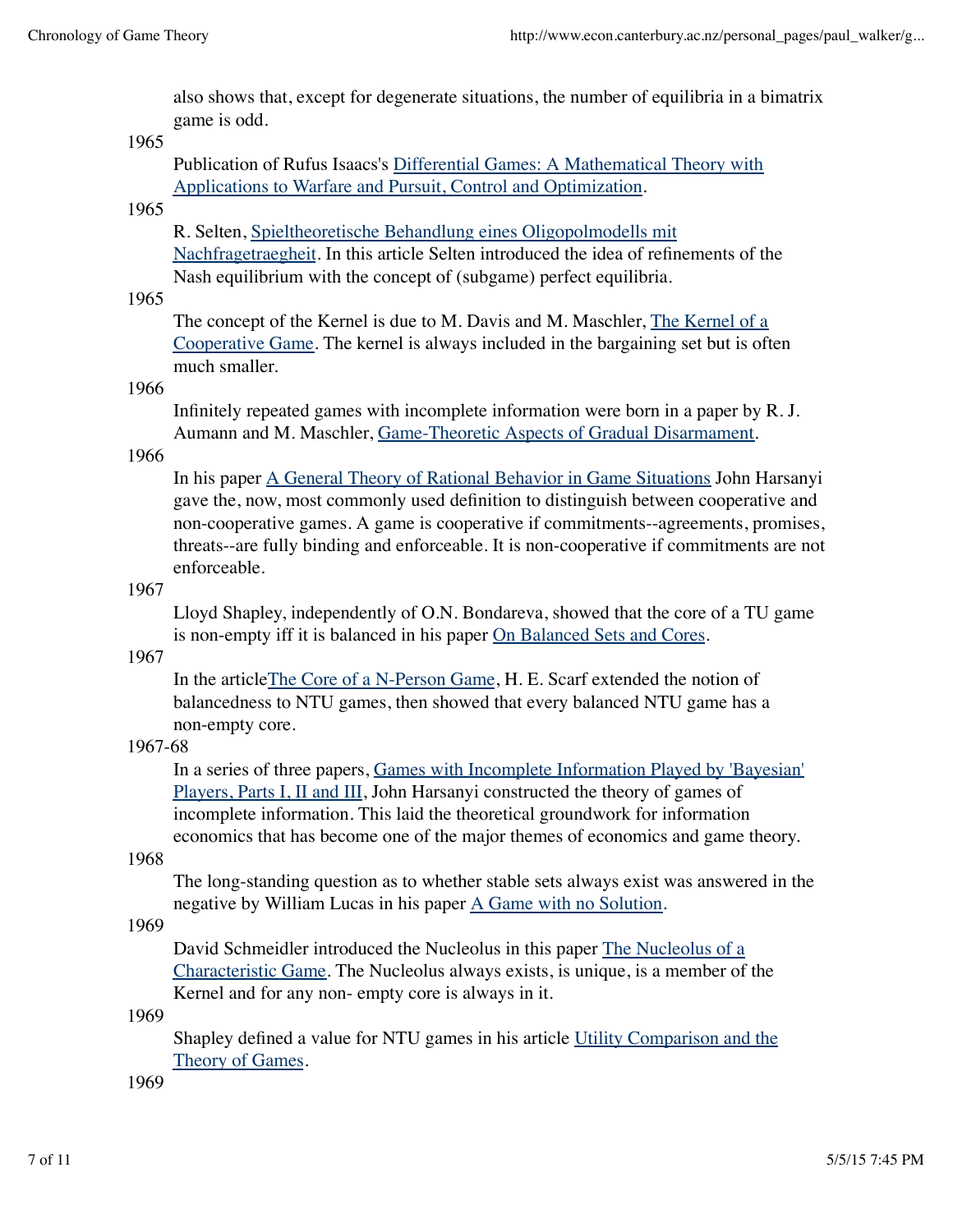For a coalitional game to be a market game it is necessary that it and all its subgames have non-empty cores, ie: that the game be totally balanced. In Market Games L. S. Shapley and Martin Shubik prove that this necessary condition is also sufficient.

#### 1972

International Journal of Game Theory was founded by Oskar Morgenstern.

1972

The concept of an Evolutionarily Stable Strategy (ESS), was introduced to evolutionary game theory by John Maynard Smith in an essay Game Theory and The Evolution of Fighting. The ESS concept has since found increasing use within the economics (and biology!) literature.

### 1973

In the traditional view of strategy randomization, the players use a randomising device to decide on their actions. John Harsanyi was the first to break away from this view with his paper Games with Randomly Disturbed Payoffs: A New Rationale for Mixed Strategy Equilibrium Points. For Harsanyi nobody really randomises. The appearance of randomisation is due to the payoffs not being exactly known to all; each player, who knows his own payoff exactly, has a unique optimal action against his estimate of what the others will do.

#### 1973

The major impetus for the use of the ESS concept was the publication of J. Maynard Smith and G. Price's paper The Logic of Animal Conflict.

#### 1973

The revelation principle can be traced back to Gibbard's paper Manipulation of Voting Schemes: A General Result

### 1974

Publication of R. J. Aumann and L. S. Shapley's book Values of Non-Atomic Games. It deals with values for large games in which all the players are individually insignificant (non-atomic games).

### 1974

R. J. Aumann proposed the concept of a correlated equilibrium in his paper Subjectivity and Correlation in Randomized Strategies.

## 1975

The introduction of trembling hand perfect equilibria occurred in the paper Reexamination of the Perfectness Concept for Equilibrium Points in Extensive Games by Reinhard Selten. This paper was the true catalyst for the 'refinement industry' that has developed around the Nash equilibrium.

### 1975

E. Kalai and M. Smorodinsky, in their article Other Solutions to Nash's Bargaining Problem, replace Nash's independence of irrelevant alternatives axiom with a monotonicity axiom. The resulting solution is known as the Kalai-Smorodinsky solution.

#### 1975

In his paper Cross-Subsidization: Pricing in Public Enterprises, G. Faulhaber shows that the set of subsidy-free prices are those prices for which the resulting revenue ( $ri =$ piqi for given demand levels qi) vector lies in the core of the cost allocation game.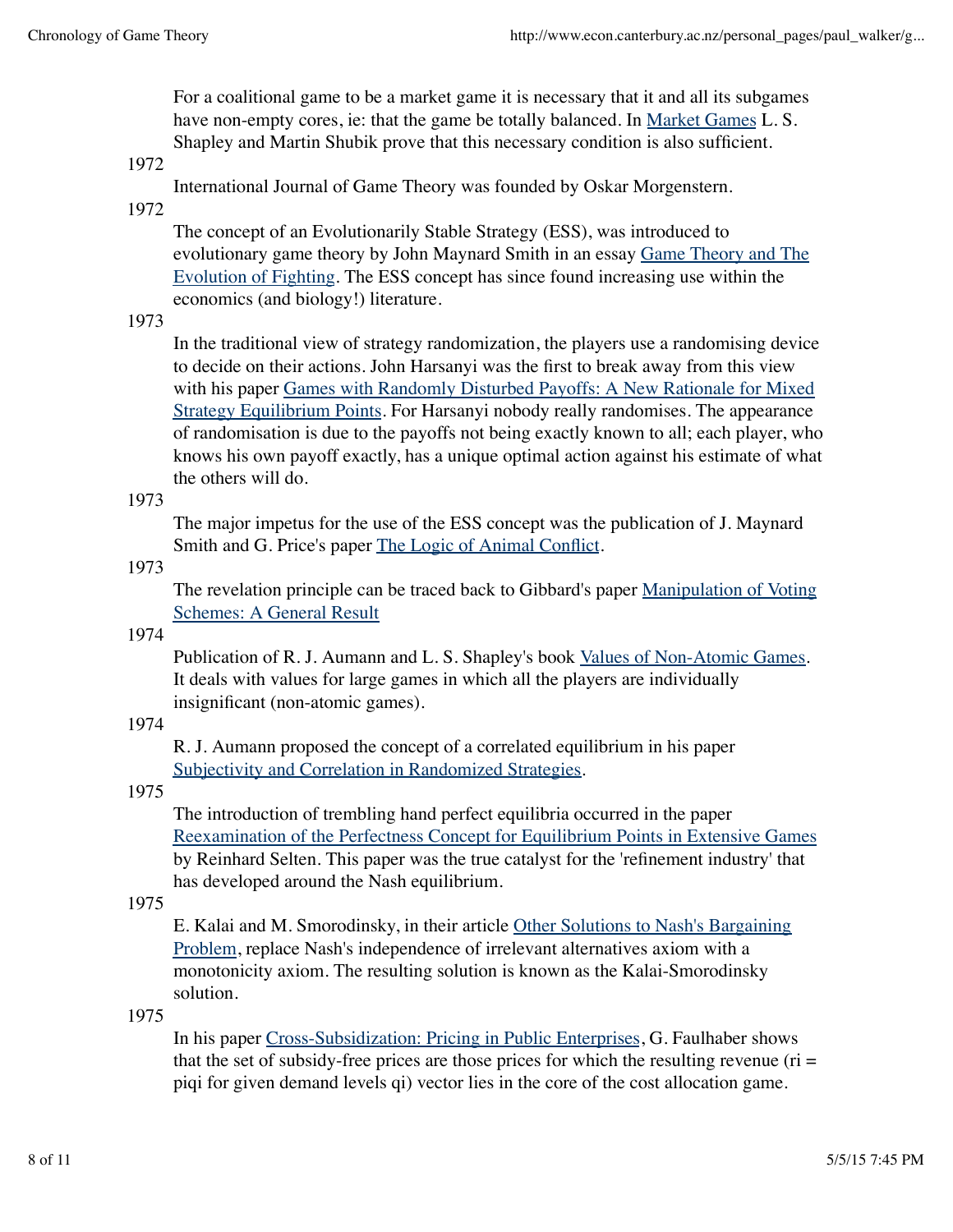### 1976

An event is common knowledge among a set of agents if all know it and all know that they all know it and so on ad infinitum. Although the idea first appeared in the work of the philosopher D. K. Lewis in the late 1960s it was not until its formalisation in Robert Aumann's Agreeing to Disagree that game theorists and economists came to fully appreciate its importance.

## 1977

S. C. Littlechild and G. F. Thompson are among the first to apply the nucleolus to the problem of cost allocation with their article Aircraft Landing Fees: A Game Theory Approach. They use the nucleolus, along with the core and Shapley value, to calculate fair and efficient landing and take-off fees for Birmingham airport.

1981

Elon Kohlberg introduced the idea of forward induction in a conference paper Some Problems with the Concept of Perfect Equilibria.

### 1981

R. J. Aumann published a Survey of Repeated Games. This survey firstly proposed the idea of applying the notion of an automaton to describe a player in a repeated game. A second idea from the survey is to study the interactive behaviour of bounded players by studying a game with appropriately restricted set of strategies. These ideas have given birth to a large and growing literature.

### 1982

David M. Kreps and Robert Wilson extend the idea of a subgame perfect equilibrium to subgames in the extensive form that begin at information sets with imperfect information. They call this extended idea of equilibrium sequential. It is detailed in their paper Sequential Equilibria.

### 1982

A. Rubinstein considered a non-cooperative approach to bargaining in his paper Perfect Equilibrium in a Bargaining Model. He considered an alternating-offer game were offers are made sequentially until one is accepted. There is no bound on the number of offers that can be made but there is a cost to delay for each player. Rubinstein showed that the subgame perfect equilibrium is unique when each player's cost of time is given by some discount factor delta.

### 1982

Publication of Evolution and the Theory of Games by John Maynard Smith.

1984

Following the work of Gale and Shapley, A. E. Roth applied the core to the problem of the assignment of interns to hospitals. In his paper The Evolution of the Labour Market for Medical Interns and Residents: A Case Study in Game Theory he found that American hospitals developed in 1950 a method of assignment that is a point in the core.

1984

The idea of a rationalizability was introduced in two papers; B. D. Bernheim, Rationalizable Strategic Behavior and D. G. Pearce, Rationalizable Strategic Behavior and the Problem of Perfection.

1984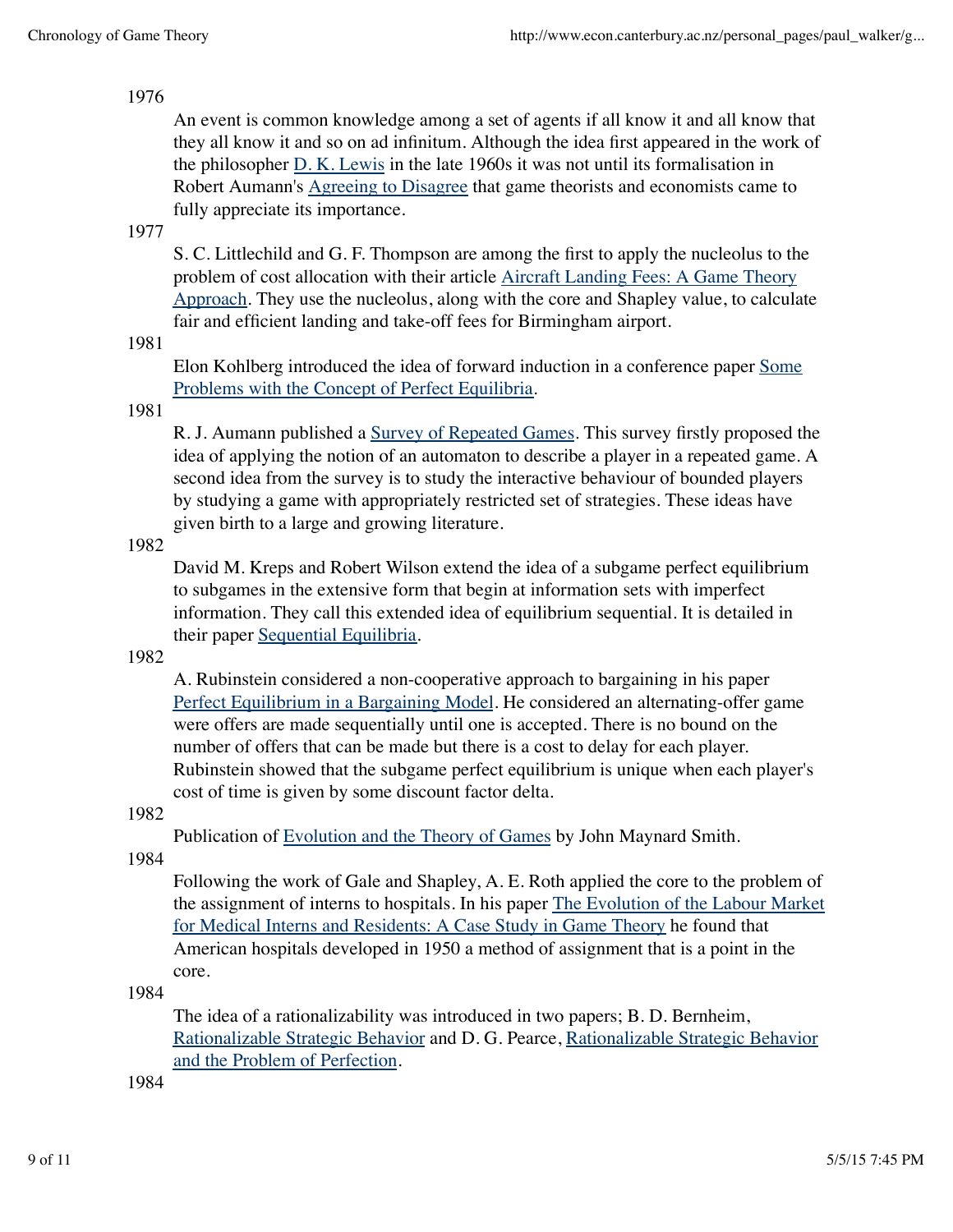Publication of The Evolution of Cooperation by Robert Axelrod.

# 1985

For a Bayesian game the question arises as to whether or not it is possible to construct a situation for which there is no sets of types large enough to contain all the private information that players are supposed to have. In their paper, Formulation of Bayesian Analysis for Games with Incomplete Information, J.-F. Mertens and S. Zamir show that it is not possible to do so.

# 1985-86

Following Aumann, the theory of automata is now being used to formulate the idea of bounded rationality in repeated games. Two of the first articles to take this approach were A. Neyman's 1985 paper Bounded Complexity Justifies Cooperation in the Finitely Repeated Prisoner's Dilemma and A. Rubinstein's 1986 article Finite Automata Play the Repeated Prisoner's Dilemma.

## 1986

In their paper On the Strategic Stability of Equilibria Elon Kohlberg and Jean-Francois Mertens deal with the problem of he refinement of Nash equilibria in the normal form, rather than the extensive form of a game as with the Selten and Kreps and Wilson papers. This paper is also one of the first, published, discussions of the idea of forward induction.

1988

John C. Harsanyi and Reinhard Selten produced the first general theory of selecting between equilibria in their book A General Theory of Equilibrium Selection in Games. They provide criteria for selecting one particular equilibrium point for any non-cooperative or cooperative game.

# 1988

With their paper The Bayesian Foundations of Solution Concepts of Games Tan and Werlang are among the first to formally discuss the assumptions about a player's knowledge that lie behind the concepts of Nash equilibria and rationalizability.

1988

One interpretation of the Nash equilibrium is to think of it as an accepted (learned) 'standard of behaviour' which governs the interaction of various agents in repetitions of similar situations. The problem then arises of how agents learn the equilibrium. One of the earliest works to attack the learning problem was Drew Fudenberg and David Kreps's A Theory of Learning, Experimentation and Equilibria, (MIT and Stanford Graduate School of Business, unpublished), which uses an learning process similar to Brown's fictitious play, except that player occasionally experiment by choosing strategies at random, in the context of iterated extensive form games. Evolutionary game models are also commonly utilised within the learning literature.

# 1989

The journal Games and Economic Behavior founded.

1990

The first graduate level microeconomics textbook to fully integrate game theory into the standard microeconomic material was David M. Krep's A Course in Microeconomic Theory.

1990